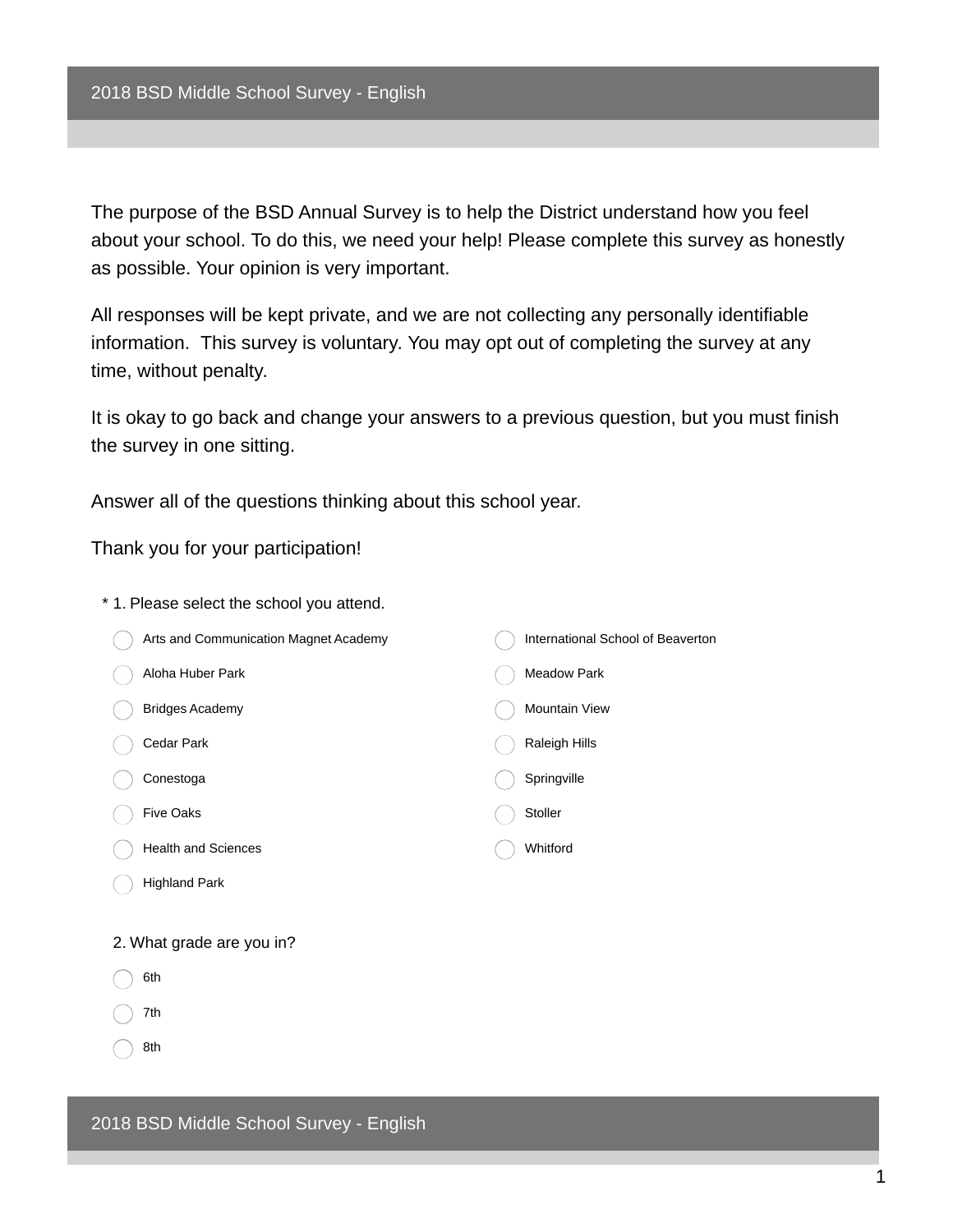#### 3. Do you agree or disagree that...

|                                                                                                                   | <b>Strongly Agree</b> | Agree | <b>Disagree</b> | <b>Strongly Disagree</b> |
|-------------------------------------------------------------------------------------------------------------------|-----------------------|-------|-----------------|--------------------------|
| I feel welcome and<br>accepted at this school.                                                                    |                       |       |                 |                          |
| I generally feel safe at<br>my school.                                                                            |                       |       |                 |                          |
| There is at least one<br>adult at school who<br>really cares about me.                                            |                       |       |                 |                          |
| There is at least one<br>adult who knows me<br>well enough that I might<br>ask them to help me<br>make decisions. |                       |       |                 |                          |

## 4. Do you agree or disagree that...

|                                              | <b>Strongly Agree</b> | Agree | <b>Disagree</b> | <b>Strongly Disagree</b> | don't know |
|----------------------------------------------|-----------------------|-------|-----------------|--------------------------|------------|
| My teachers set high<br>expectations for me. |                       |       |                 |                          |            |
| My teachers expect me<br>to attend college.  |                       |       |                 |                          |            |

## 5. Do you agree or disagree with the following statement?

#### I set goals for my learning this year.

| Strongly Agree | Agree | <b>Disagree</b> | Strongly Disagree |
|----------------|-------|-----------------|-------------------|
|                |       |                 |                   |

# 2018 BSD Middle School Survey - English

# 6. Do you agree or disagree with the following statement?

### I am on track to meet my learning goals.

| Strongly Agree | Agree | Disagree | <b>Strongly Disagree</b> |
|----------------|-------|----------|--------------------------|
|                |       |          |                          |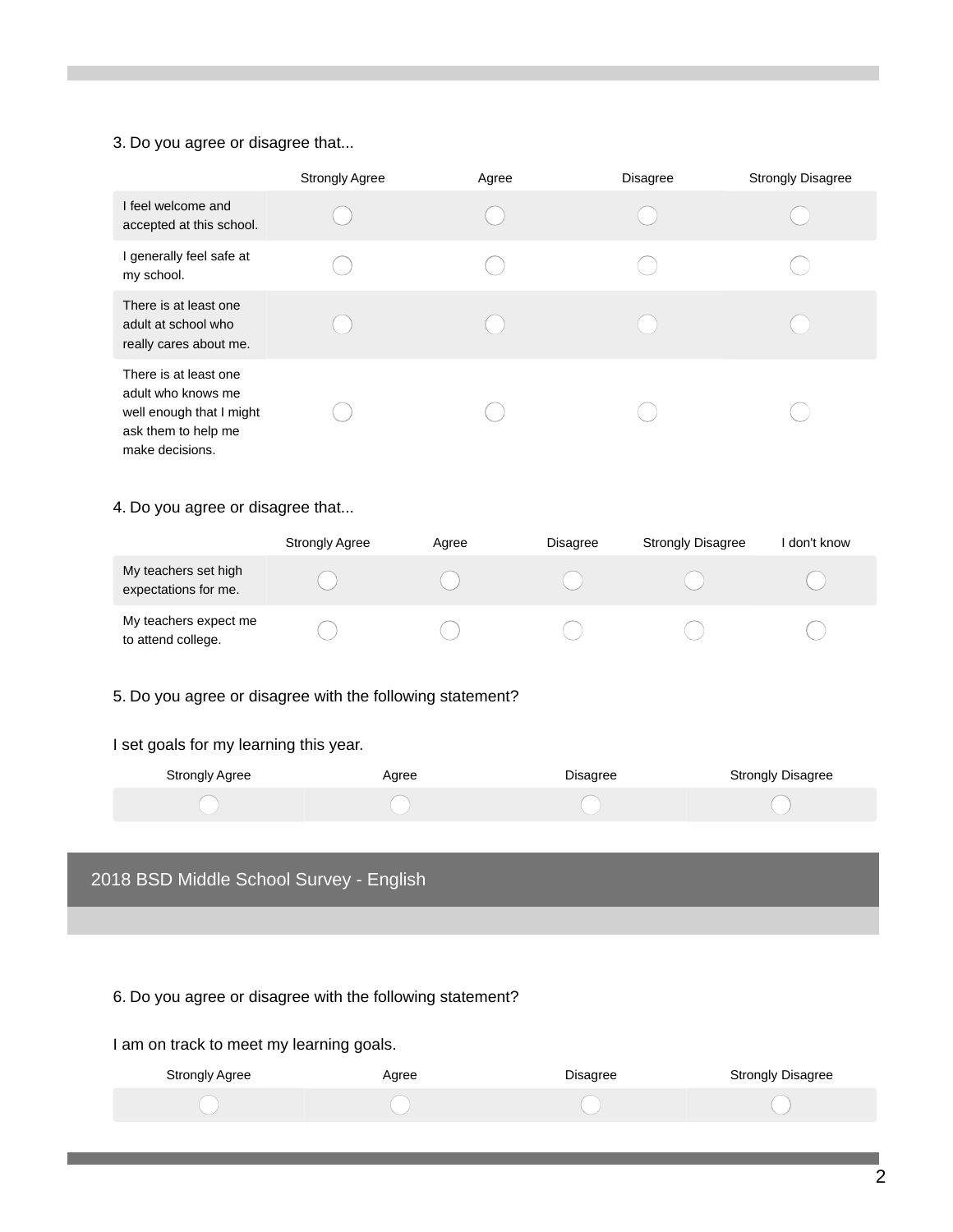## 7. Do you agree or disagree that...

|                                                                                                                  | <b>Strongly Agree</b> | Agree | <b>Disagree</b> | <b>Strongly Disagree</b> |
|------------------------------------------------------------------------------------------------------------------|-----------------------|-------|-----------------|--------------------------|
| My coursework is<br>challenging for me.                                                                          |                       |       |                 |                          |
| In general, I receive<br>personal feedback from<br>my teachers on how I<br>can improve my school<br>performance. |                       |       |                 |                          |
| My teachers believe I<br>can learn.                                                                              |                       |       |                 |                          |
| Early release has<br>allowed me to be better<br>prepared for my classes.                                         |                       |       |                 |                          |

8. How do you use the Wednesday Early Release time? (Mark all that apply.)

| Homework                             |  |
|--------------------------------------|--|
| Making up missed or late assignments |  |
| Down time                            |  |
| Other (please specify)               |  |
|                                      |  |

# 2018 BSD Middle School Survey - English

## 9. **Staff members** here treat all students nicely and with respect, no matter...

|                                              | <b>Strongly Agree</b> | Agree | <b>Disagree</b> | <b>Strongly Disagree</b> |
|----------------------------------------------|-----------------------|-------|-----------------|--------------------------|
| Their race or language                       |                       |       |                 |                          |
| Whether they parents<br>are rich or poor     |                       |       |                 |                          |
| Whether they are male<br>or female           |                       |       |                 |                          |
| Their level of physical or<br>mental ability |                       |       |                 |                          |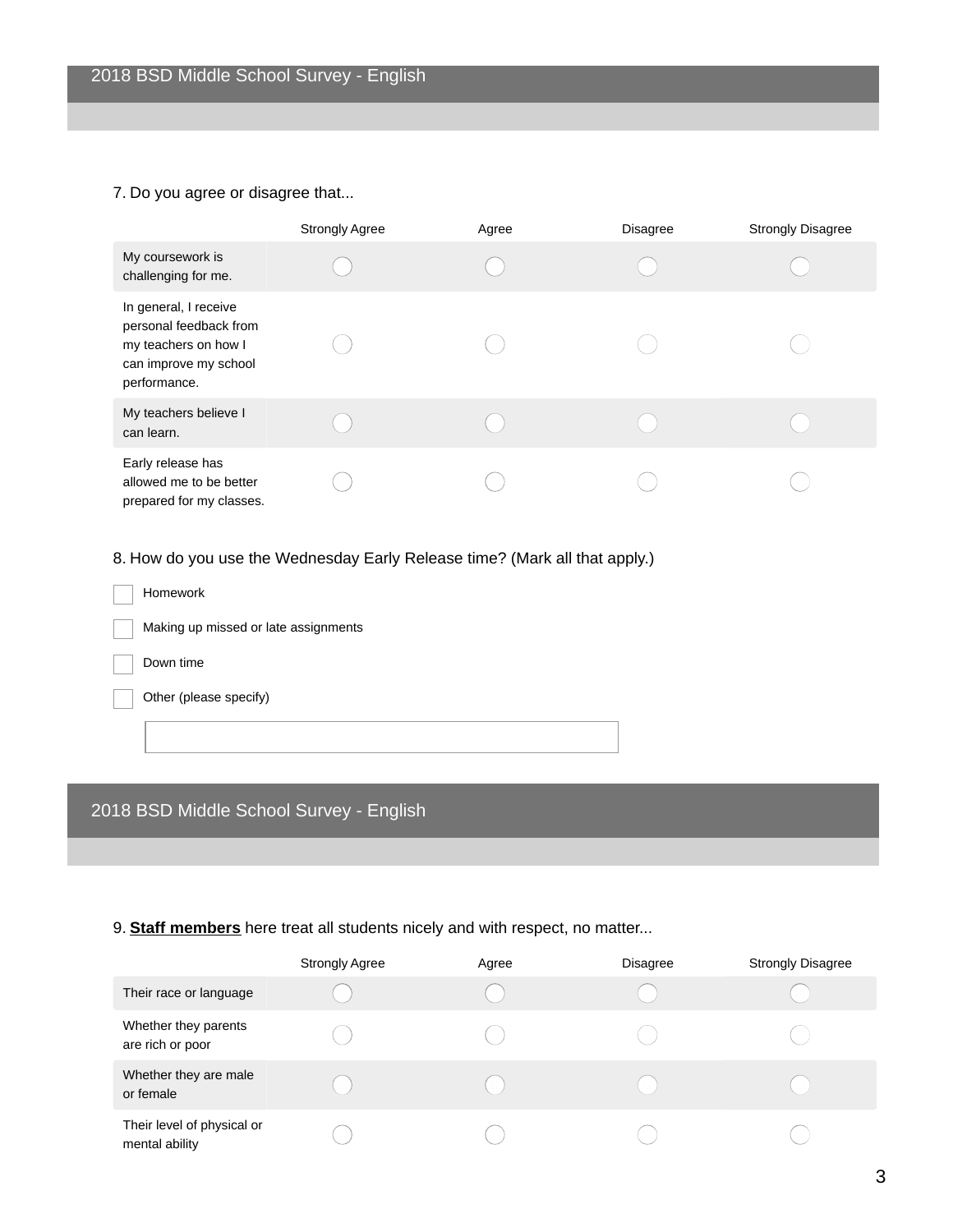### 10. **Students** here treat all students nicely and with respect, no matter...

|                                              | <b>Strongly Agree</b> | Agree | <b>Disagree</b> | <b>Strongly Disagree</b> |
|----------------------------------------------|-----------------------|-------|-----------------|--------------------------|
| Their race or language                       |                       |       |                 |                          |
| Whether their parents<br>are rich or poor    |                       |       |                 |                          |
| Whether they are male<br>or female           |                       |       |                 |                          |
| Their level of physical or<br>mental ability |                       |       |                 |                          |

### 11. My school is clean and neat...

|                  | <b>Strongly Agree</b> | Agree | <b>Disagree</b> | <b>Strongly Disagree</b> |
|------------------|-----------------------|-------|-----------------|--------------------------|
| In general       |                       |       |                 |                          |
| In the bathrooms |                       |       |                 |                          |

## 2018 BSD Middle School Survey - English

Bullying in School

One reason students sometimes don't feel safe is that they get bullied by other students. Please answer these three questions so that we can understand if bullying happens and how often it happens.

Bullying is unwanted, aggressive behavior among students that involves a real or perceived power imbalance. The behavior is repeated, or has the potential to be repeated, over time. Bullying includes actions such as making threats, spreading rumors, attacking someone physically or verbally, and excluding someone from a group on purpose.

*Adapted from StopBullying.gov* https://www.stopbullying.gov/what-is-bullying/definition/

- 12. I have been bullied at school this year.
- A lot A little Not at all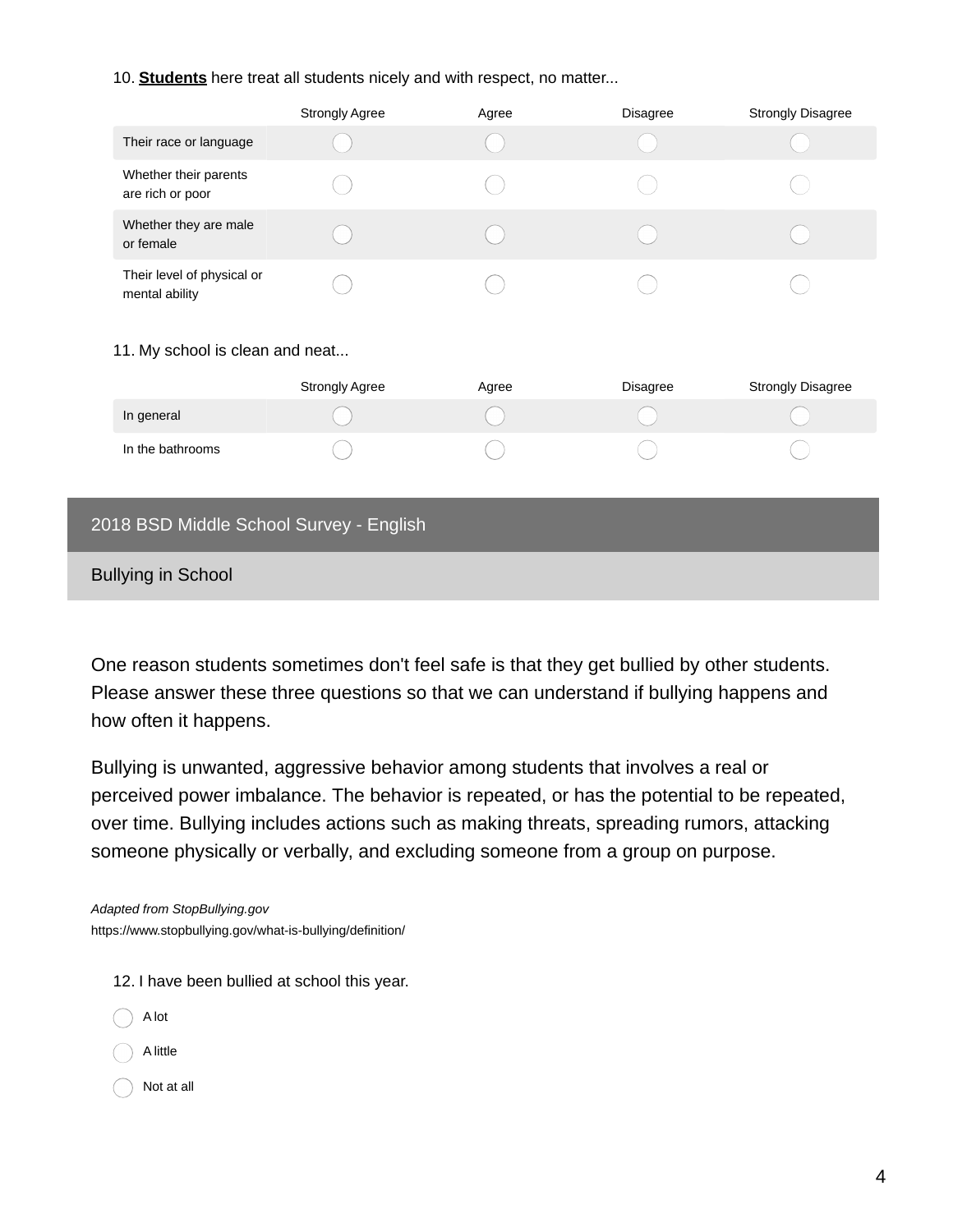13. I have been bullied on the way to or from school this year.

A lot

A little

Not at all

14. I have been bullied online (for example on Twitter, Facebook, or gaming, etc.) this year.

A lot

A little

Not at all

# 2018 BSD Middle School Survey - English

**Technology** 

15. My school has the necessary technology available to support my learning.

Strongly Agree

Agree

Disagree

Strongly Disagree

16. How are you able to access the internet outside of school, whether you are on a computer, chromebook, tablet, or phone? Please check all that apply.

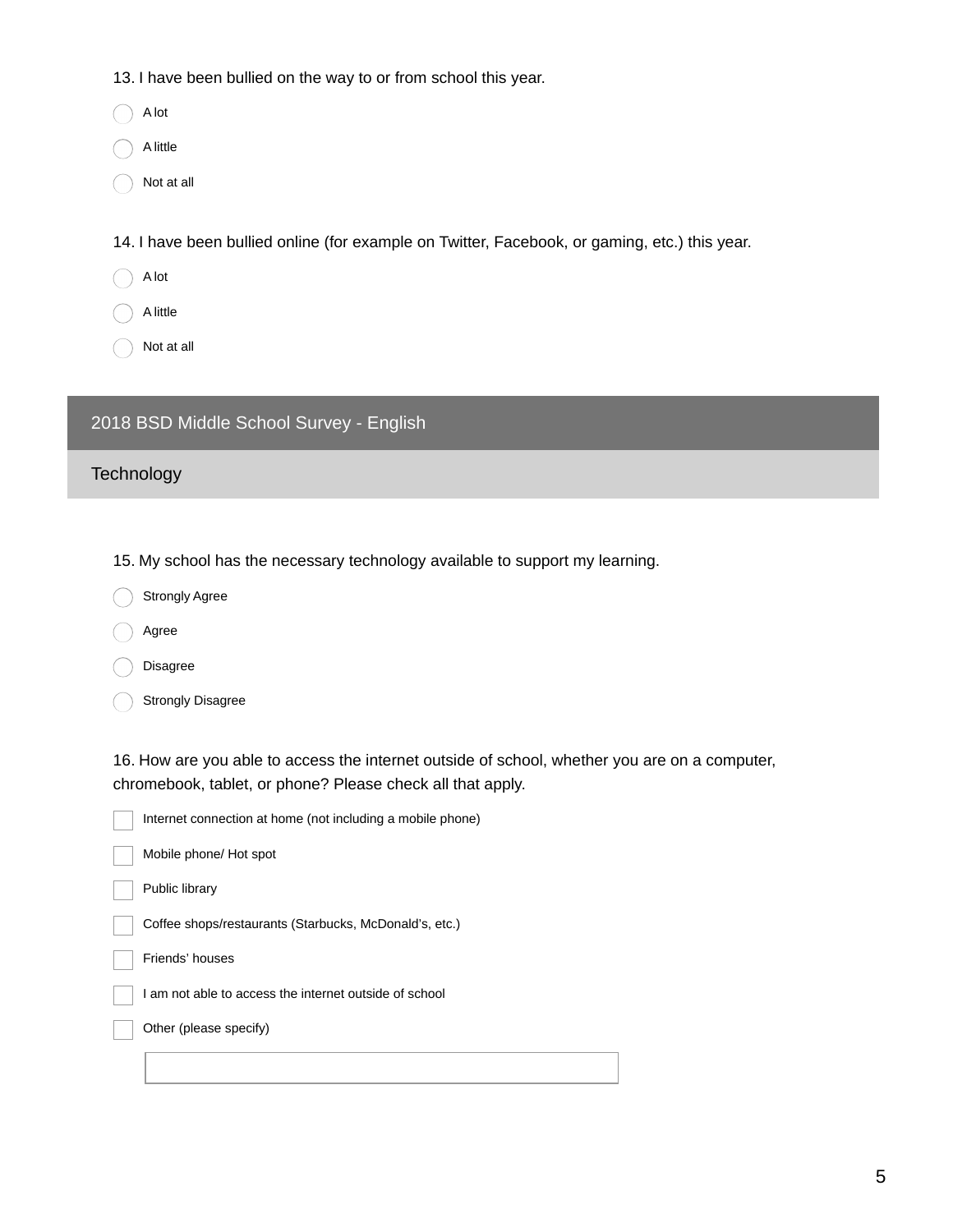17. How often do you receive homework assignments that require internet access?

| Daily             |
|-------------------|
| Weekly            |
| Monthly           |
| Less than monthly |
| Never             |

18. How often are you unable to complete homework assignments because you cannot access the internet?

|  | Dailv |
|--|-------|

Weekly

Monthly

|  |  |  | Less than monthly |
|--|--|--|-------------------|
|--|--|--|-------------------|

- ◯ Never
- 19. Are you currently enrolled in an AVID elective?
- Yes
- No
- I don't know

20. Are you currently enrolled in a science class?

Yes

No

I don't know

# 2018 BSD Middle School Survey - English

**Science**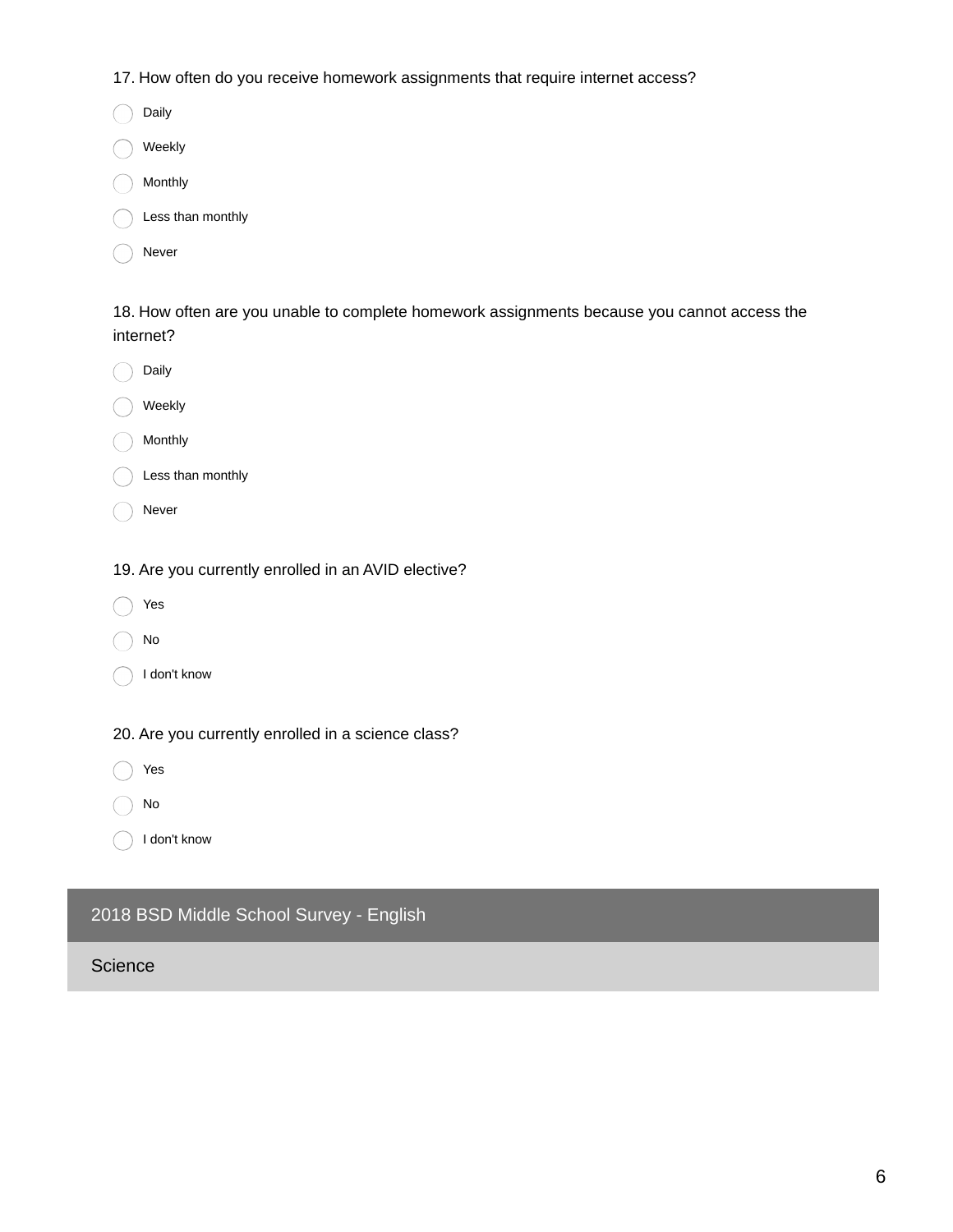21. Please answer the following questions thinking only about your current science class.

|                                                                                    | Very often | Often | Sometimes | Seldom / Not often | Almost never |
|------------------------------------------------------------------------------------|------------|-------|-----------|--------------------|--------------|
| I talk to my classmates<br>about how to solve<br>problems.                         |            |       |           |                    |              |
| I use information to<br>support my answers.                                        |            |       |           |                    |              |
| We relate what we are<br>learning to our daily<br>lives.                           |            |       |           |                    |              |
| We connect what we are<br>studying to current<br>events or real-world<br>problems. |            |       |           |                    |              |
| My teacher encourages<br>me to use real-world<br>examples in my thinking.          |            |       |           |                    |              |
| I think what we are<br>learning is related to my<br>life outside of school.        |            |       |           |                    |              |

22. Please answer the following questions thinking only about your current science class.

|                                                                                                                       | Very often | Often | Sometimes | Seldom / Not often | Almost never |
|-----------------------------------------------------------------------------------------------------------------------|------------|-------|-----------|--------------------|--------------|
| During science time, my<br>teacher helps me<br>understand my work so I<br>can do better.                              |            |       |           |                    |              |
| During science time, I<br>understand what is<br>expected of me.                                                       |            |       |           |                    |              |
| During science time, my<br>teacher clearly explains<br>what I should be<br>learning.                                  |            |       |           |                    |              |
| If I don't understand<br>something during<br>science time, I know I'll<br>have a chance to ask<br>questions about it. |            |       |           |                    |              |

Thank you for answering the questions about your science class.

2018 BSD Middle School Survey - English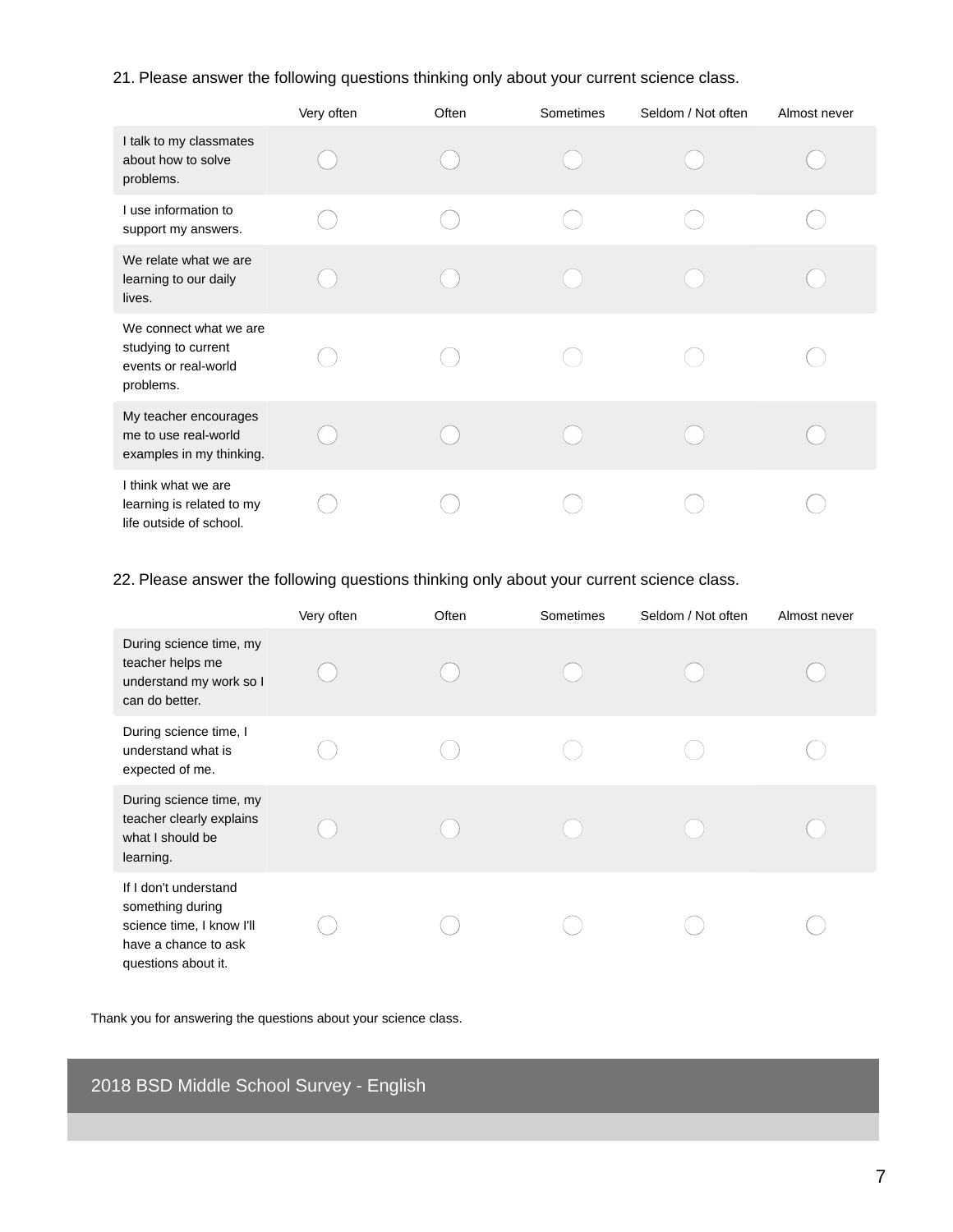### 23. I am involved in the following after school activities (mark all that apply)

| <b>Community Service</b>                                                    | I have participated in athletics that were not school sponsored |
|-----------------------------------------------------------------------------|-----------------------------------------------------------------|
| Student Leadership                                                          | Other                                                           |
| Before or after school clubs (homework club, games, drama,<br>soccer, etc.) | None of these                                                   |
| 24. In the first year after high school, I plan to (mark all that apply)    |                                                                 |
| Go to a 4-year college in Oregon                                            | Get technical/vocational training                               |
| Go to a 4-year college out of state                                         | Go into the military                                            |
| Go to community college                                                     | Travel                                                          |
| Work part-time                                                              | Take some time off                                              |
| Work full-time                                                              | None of these                                                   |
|                                                                             |                                                                 |

# 2018 BSD Middle School Survey - English

25. Overall, this is the grade I would give my school:

- $\bigcap$  A
- $\bigcap$  B
- $\bigcirc$  c
- $\bigcirc$  D
- $\bigcirc$  F

26. What do you like about your school? (optional)

27. What would you like to change about your school? (optional)

2018 BSD Middle School Survey - English

Optional Demographics Questions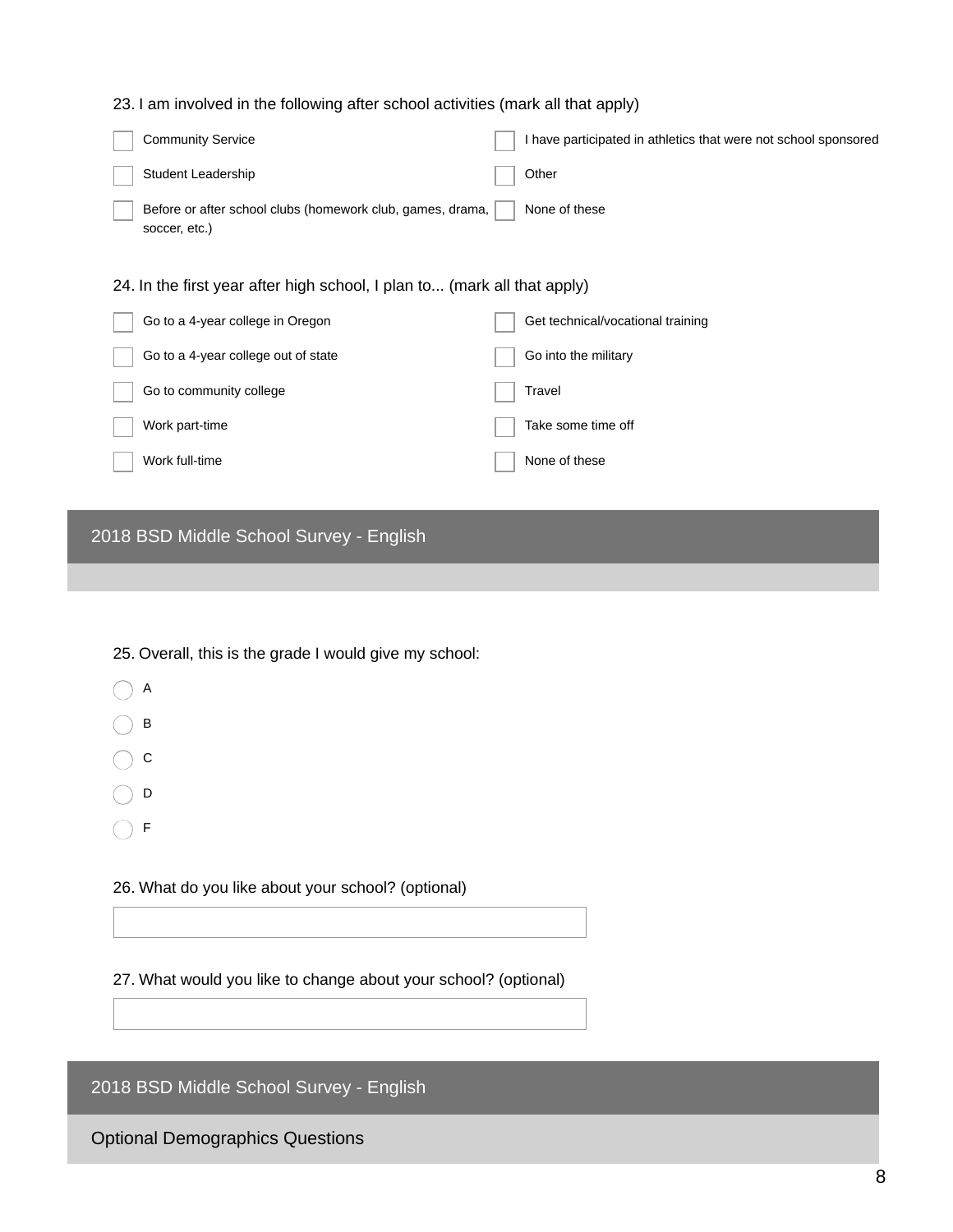**These demographic questions help BSD staff ensure that all students are treated fairly and with respect. We realize that these questions may seem personal in nature. If you would rather not answer any of the demographic questions, please click "Next" at the bottom of this page. You may also chose to opt out of individual questions either by not answering or choosing "Prefer not to say."**

- 28. (Optional) Are you Hispanic/Latino(a)?
- Yes
- No

Prefer not to say

2018 BSD Middle School Survey - English

Optional Demographics Questions

**These demographic questions help BSD staff ensure that all students are treated fairly and with respect. We realize that these questions may seem personal in nature. If you would rather not answer any of the demographic questions, please click "Next" at the bottom of this page. You may also chose to opt out of individual questions either by not answering or choosing "Prefer not to say."**

29. (Optional) How do you identify your race/ethnic background? (Mark all that apply.)

| Asian                         |
|-------------------------------|
| Black/African American        |
| Native American/Alaska Native |
| Pacific Islander              |
| White                         |
| Prefer not to say             |
| Other (please specify)        |
|                               |

2018 BSD Middle School Survey - English

Optional Demographics Questions